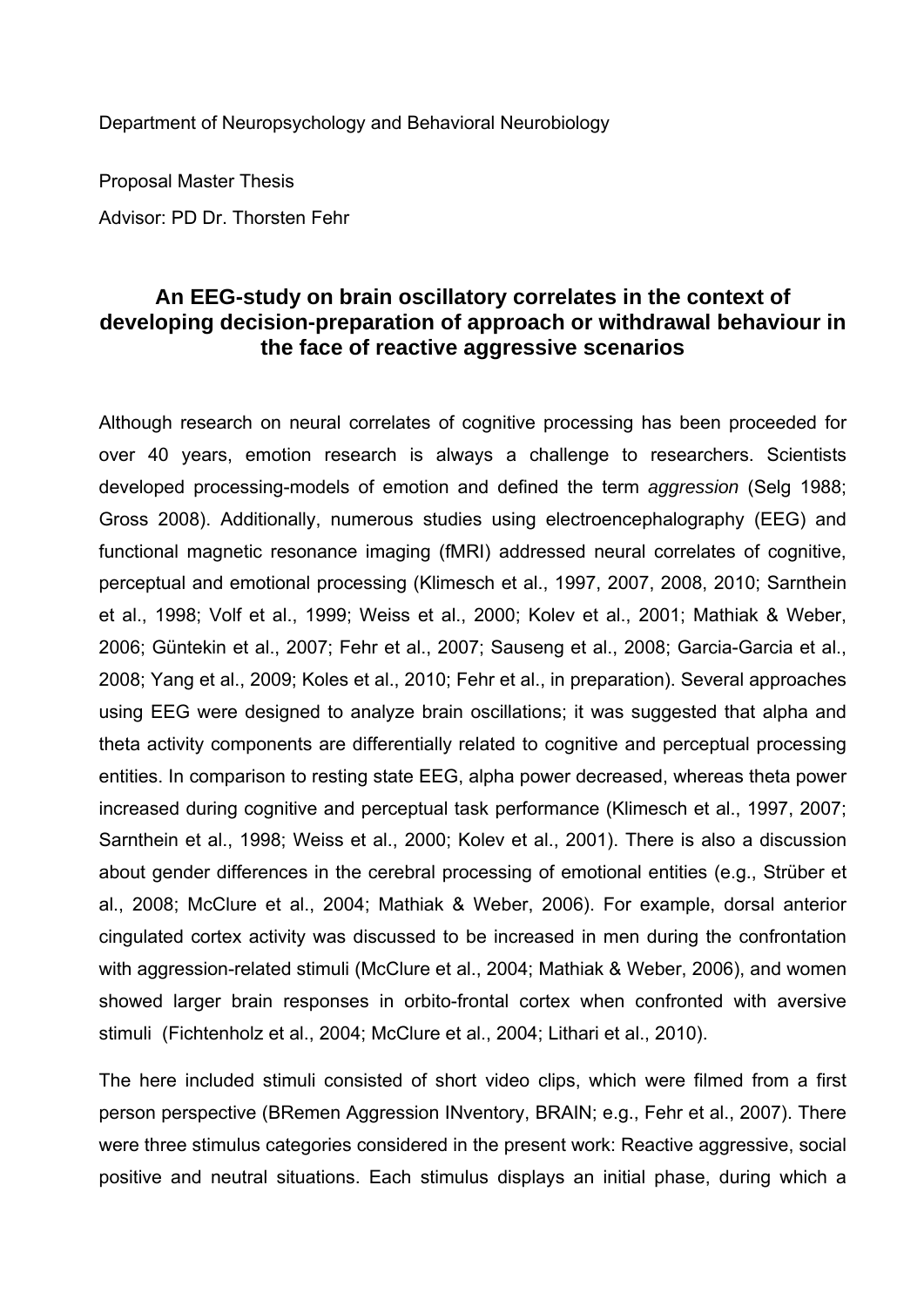scenarios develops, a stop picture following the initial phase and a final phase during which the consequences of the individual's decision is displayed. The study participant is asked to spontaneously respond when the scenario freezes right after the initial phase and the corresponding stop picture is presented. If they choose to approach the situation, a go clip will be presented; if they choose to withdraw the situation, a No-Go clip will be presented.

Based on former studies and hypothetical model assumptions, women are expected to show larger slow and/or fast oscillatory brain responses over lateral-ventral prefrontal areas than men, while men are expected to produce larger responses over dorsolateral prefrontal areas than women during the development of a decision and preparation of motor-responses while faced with a presumably threatening scenarios potentially affording a reactive aggressive response. It might also be expected that males compared to females rather tend to approach reactive aggression-related situations.

## **References**

Fehr, T., Strüber, D., Lück, M., Herrmann, M., Roth, G. (2007). Neural Correlates of Perceiving Aggressvie Behavior. In: Herrmann, M., Thiel, C.M. (Eds.), Topics in Advanced Neuroimaging, bis-publishers, Oldenburg, Germany, pp. 27-30.

Fehr, T., Roth, G., Herrmann, M., Strüber, D. (in revision). About the neural representation of human aggression – An fMRI investigation based on items of the BRemen Aggression INventory (BRAIN).

Fichtenholtz HM, Dean HL, Dillon DG, Yamasaki H, McCarthy G, LaBar KS. (2004) Emotion-attention network interactions during a visual oddball task. Brain Res Cogn Brain Res. 20, 67-80

Garcia-Garcia M, Domínguez-Borràs J, SanMiguel I, Escera C. (2008) Electrophysiological and behavioral evidence of gender differences in the modulation of distraction by the emotional context. Biol Psychol. 79, 307-16.

Gross, James. Emotion Regulation. 2008. Chap. 31 p. 499-500

Guntekin, B., Başar, E., (2007) Brain oscillations are highly influenced by gender differences. Int. J. Psychophysiol. 65, 294-9.

Klimesch, W, Doppelmayr, M, Pachinger, Th., Ripper, B. (1997) Brain oscillations and human memory: EEG correlates in the upper alpha and theta band. NeurosciLett. 238, 9-12.

Klimesch, W., Schack, B., Schabus, M., Doppelmayr, M., Gruber, W., and Sauseng, P. (2004) Phase-locked alpha and theta oscillations generate the P1–N1 complex and are related to memory performance. Brain Res Cogn Brain Res.19, 302-16.

Klimesch, W., Hanslmayr, S., Sauseng, P., Gruber, W.R. and Doppelmayr, M. (2007) P1 and Traveling Alpha Waves: Evidence for Evoked Oscillations. J Neurophysiol. 97, 1311-8.